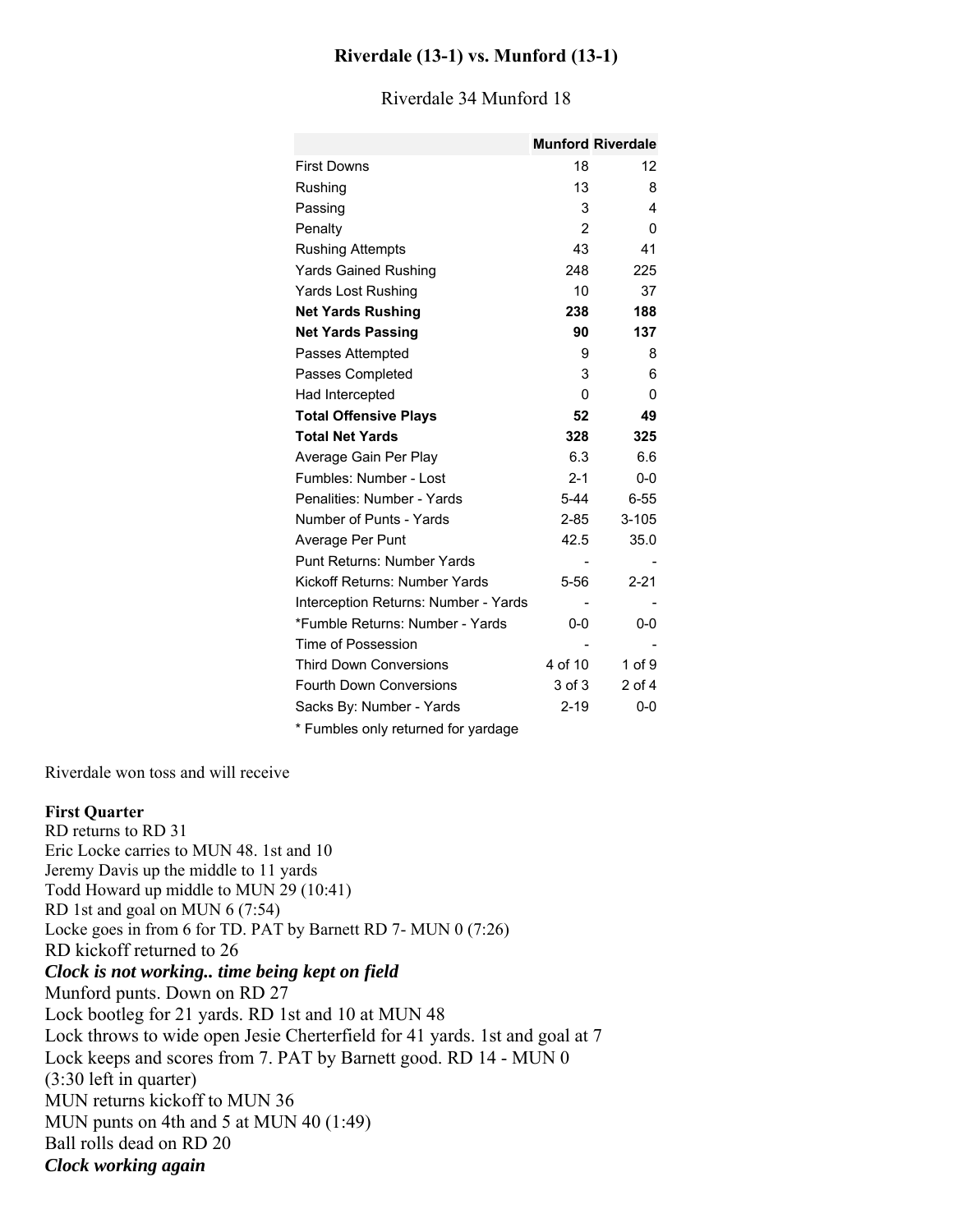Locke pass to Carmoski Mitchell for 48 yards. RD on MUN 29 End of Quarter Riverdale 14 Munford 0

# **Second Quarter**

Locke screen to Cherterfield. 1st down on MUN 9 (9:46) Locke for TD. PAT by Barnett. RD 21 - MUN 0 (8:22) Cleveland Jones returns RD kickoff to MUN 30 Wherry around end to RD 38. 1st down MUN (6:13) MUN 1st down on RD 25 (5:41) MUN fails on 4th and 10 at RD 25. RD takes over (3:14) RD cannot move. Punts to MUN. Ball rolls dead on MUN 27 (0:59) Wherry carries 43 yards to RD 31 (0:39) Barry Rivers carries to RD 21 (0:29) End of Quarter Riverdale 21 Munford 0

# **Third Quarter**

MUN receives kickoff. Moves to MUN 20 fumbles. RD recovers on 20 RD scores. PAT good. RD 28 - MUN 0 (9:52) MUN receives RD kickoff. MUN penalty for unsportsmanlike conduct. MUN first down on MUN 19 (9:46) Wherry carries for first down for MUN. MUN first down on MUN 40 (7:51) RD penalized 30 yards for roughing passer and dead ball foul. Ball on RD 36 (6:53) MUN turns ball over on downs. RD 1st down on RD 33 (4:32) RD punts on 4th and 19. Fair catch by Wherry on MUN 40 (2:56) MUN touchdown 60 yards pass to Cousar to TD. PAT missed RD 28 - MUN 6 (2:41) MUN kicks to RD. RD ball on RD 21 RD first down on RD 32 Locke for 48 yards. 1st down on MUN 22 End of Quarter Riverdale 28 - Munford 6

# **Fourth Quarter**

Locke scores on keeper. PAT good. RD 34 - MUN 6 MUN pass for first down on MUN 41 (10:54) MUN goes for it on 4th down. 1st down MUN on RD 45 (8:55) MUN pass complete for first down on RD 30 Wherry carries for first down. Ball on RD 10 (7:50) MUN scores. PAT nogood RD 34 MUN 12 (7:30) MUN onside kick recovered by RD. RD 1st down on RD 44 RD penalized for holding. Ball on RD 45. 2nd and 25. (4:25) Locke hit for loss. Ball on RD 27. 4th and 44 (2:58) RD punts. Ball down on MUN 47 (2:25) MUN goes for it on 4th and 4. Wherry carries to RD 25 (1:25) Wherry scored for MUN. PAT no good. End of Game **Riverdale 34 Munford 18**